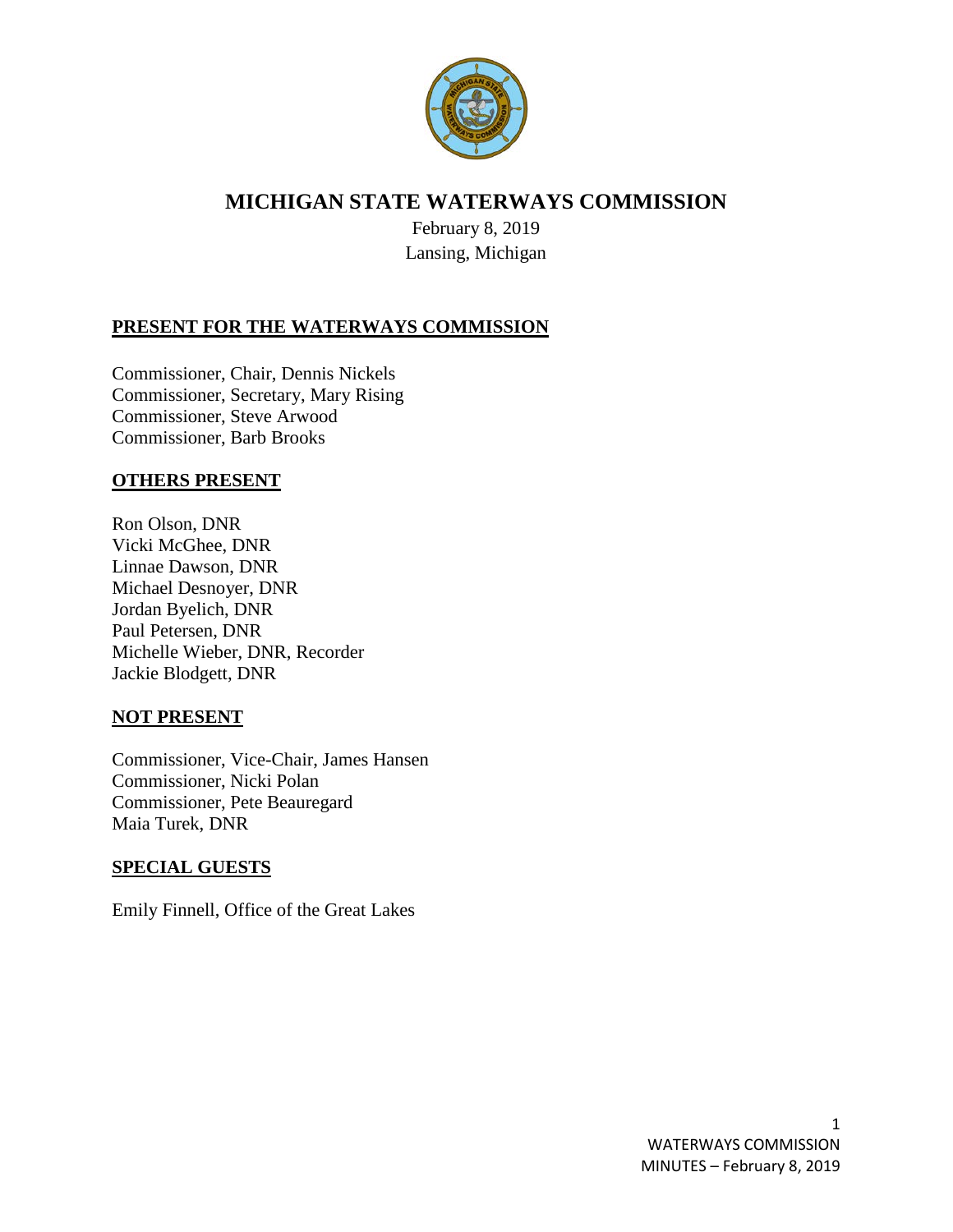

#### **MINUTES MICHIGAN STATE WATERWAYS COMMISSION**

## **OPENING COMMENTS**

Chair Dennis Nickels, called the meeting to order at 9:00 a.m., February 8, 2019. Those present recited the Pledge of Allegiance.

### **PUBLIC APPEARANCE**

**Appearances:** Rich Killips, Chief of Police, New Buffalo, made an appearance to thank the Michigan State Waterways Commission (MSWC) for the thirty-two years in which the City of New Buffalo entered into a Grant agreement with the State of Michigan. The City requested to be released from the obligations of the grant agreement. MSWC supported the release.

### **ACTION ITEMS**

#### **APPROVAL OF MINUTES**

**MOTION:** Chair Dennis Nickels asked for a motion for approval of the minutes from the December 7, 2018 Michigan State Waterways Commission meeting. The motion was put into place by Commissioner Steve Arwood and was seconded by Commissioner Mary Rising. Motion carried unanimously, 4-0.

#### **GENERAL UPDATES**

**Ron Olson** informed the Commission that the opt-out for the Recreation Passport did not get submitted to the House in December 2018 for a vote. Funds are being sought from a FY2019 Supplemental request to pay for signage at Boating Access Sites (BAS), boat registration inserts, etc. to help educate boaters of the negative impacts on the spreading of Aquatic Invasive Species (AIS). Ron also provided an update on Harborview. The County will continue to operate Harborview, until the transfer of the facilities goes to the City of Ludington and will remain open this year.

#### **FINANCIAL UPDATES**

**Michael Desnoyer** provided a summary of updates based on the information provided in the meeting packet, which was provided to all Commissioners for their information. The update included a presentation on State and Federal revenues and final numbers from FY18, and projections for FY19.